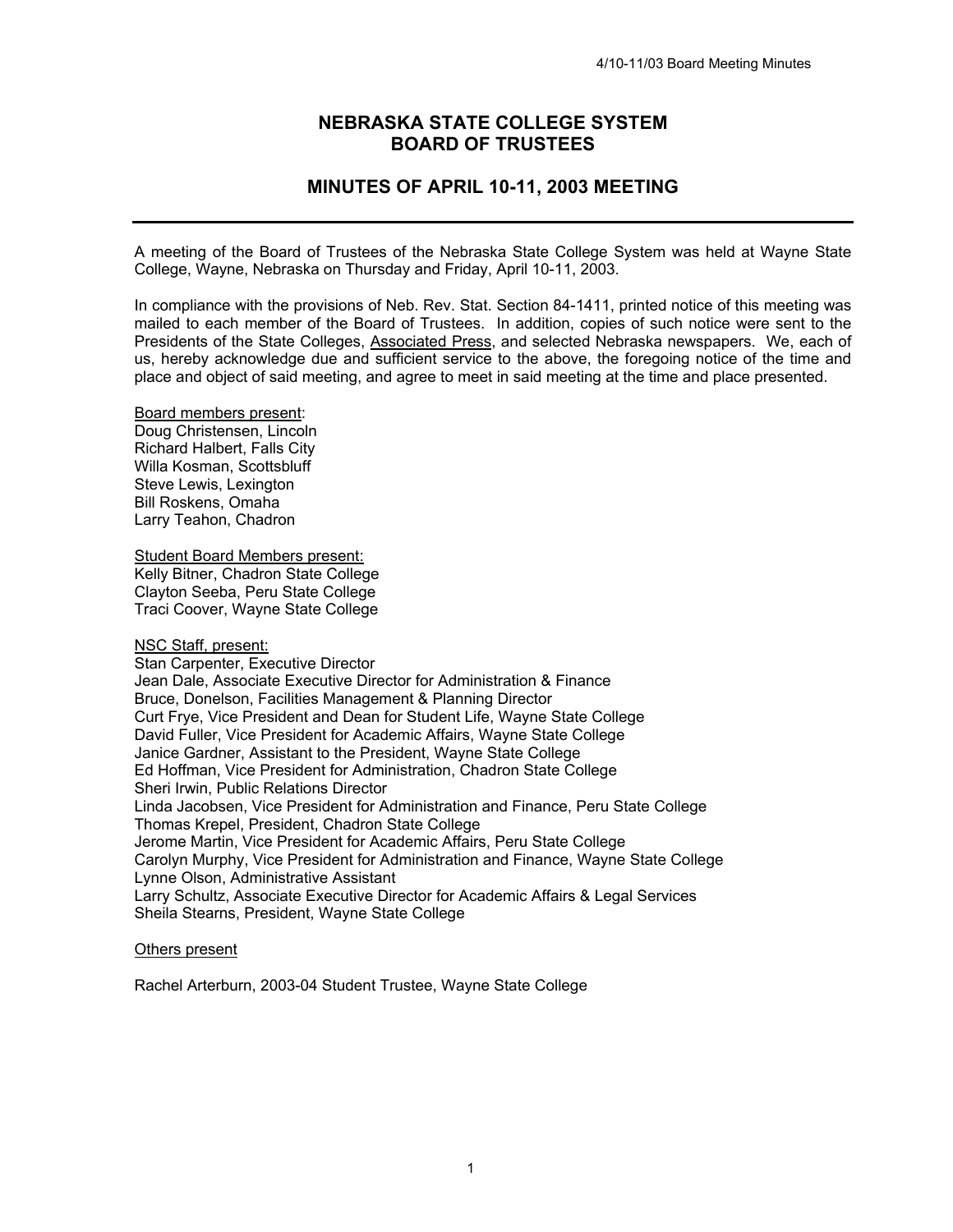## **Thursday, April 11, 2003**

## **CALL TO ORDER**

Vice Board Chair Lewis called the meeting to order at 8:30 a.m.

## **EXECUTIVE SESSION**

Motion was made by Trustee Roskens and seconded by Trustee Halbert to move into executive session at 8:30 a.m. to discuss the Executive Director's performance evaluations of the College Presidents. No action was taken. Motion was made by Trustee Halbert and seconded by Trustee Christensen to move out of Executive Session at 10:00 a.m.

The Academic and Personnel Committee and the Fiscal and Facilities Committee met separately starting at 10:00 a.m. to discuss agenda items. No action was taken. The committee meetings adjourned at 11:00 a.m.

The Board of Trustees and the Executive Director met with the Board of the Wayne State Foundation starting at 11:05 a.m.

After lunch and a brief tour of the renovated Ramsey Fine Arts Building the Board of Trustees and the Executive Director met with members of the Faculty Senate, Student Senate, Support Staff Senate and Professional Staff Senate throughout the afternoon.

## **Friday, April 11, 2003**

## **CALL TO ORDER—BUSINESS MEETING**

Vice Board Chair Lewis called the meeting to order at 9:00 a.m.

### **APPROVAL OF MEETING AGENDA**

The meeting agenda for April 11, 2003 was approved.

### **APPROVAL OF MINUTES**

Minutes of the February 13 meeting were unanimously approved.

## **ITEMS FOR DISCUSSION AND ACTION**

### **Academic and Personnel Committee**

### Teaching Excellence Award Nomination

A motion to approve the recommendation of the Academic and Personnel Committee for the 2003 Teaching Excellence Award recipient and submission of that recommendation to the Lincoln Foundation for final approval was recommended by the committee to the full Board, which unanimously approved the motion.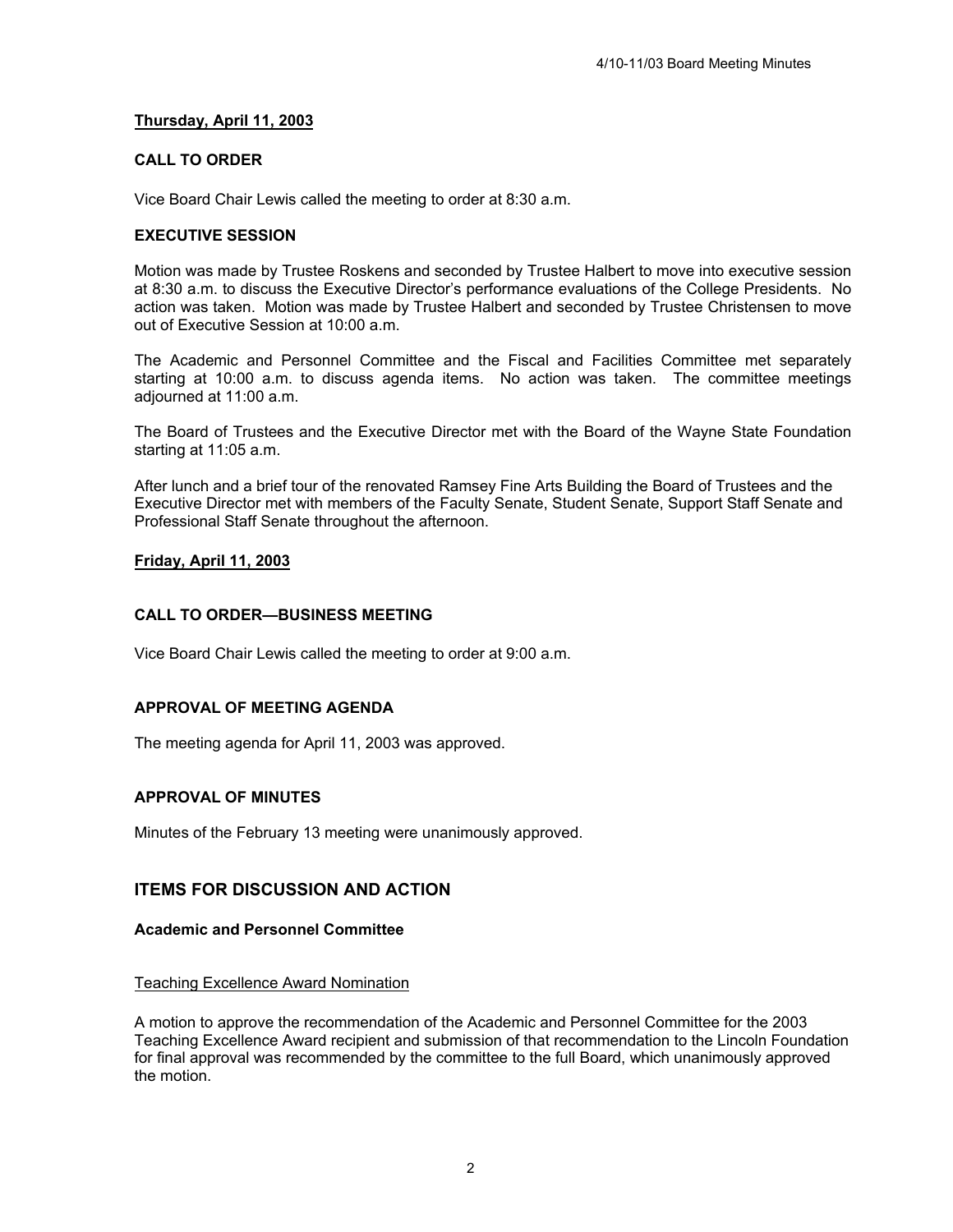### Personnel Recommendations

A motion to approve the personnel recommendations submitted by the colleges was recommended by the committee to the full Board, which unanimously approved the motion. (Copies are attached to the official minutes.)

### 2003-04 Salary Policy

A motion to approve the 2003-04 salary policy as follows was recommended by the committee to the full Board, which unanimously approved the motion.

Unionized Faculty (SCEA): As per collective bargaining agreement (2.0% across the board for all bargaining unit members with satisfactory performance).

Unionized Professional Staff (NSCPA): As per collective bargaining agreement (2.0% across the board to all bargaining unit members with satisfactory or better performance).

Unionized Support Staff (NAPE): As per collective bargaining agreement (2.0% across the board to all bargaining unit members with satisfactory or better performance).

Non-unionized Professional Staff: Each college and the System Office is authorized to provide a salary increase of 2.0% over the existing 2002-03 salary base to each non-union professional staff employee with satisfactory performance.

Non-unionized Support Staff: Each college and the System Office is authorized to provide a salary increase of 2.0% over the existing 2002-03 salary base to each non-union support staff employee with satisfactory performance.

#### Program Review

A motion to approve the program review recommendations relating to each degree program and forward the report to the Nebraska Coordinating Commission for Postsecondary Education as follows was recommended by the committee to the full Board, which unanimously approved the motion.

Chadron State College: Chemistry – replaced by comprehensive major in Physical Sciences Physics – replaced by comprehensive major in Physical Sciences Physical Sciences – continue the undergraduate program Range Management – continue the undergraduate program

Sociology – eliminate the undergraduate program Speech Communication – continue the undergraduate programs Information Resource Management/Library Media Specialist (Educational Media) – continue the undergraduate program

Peru State College: Computer Science – major has been eliminated Graduate Center – continue the center Lincoln Center – continue the center

Wayne State College: Chemistry – continue the undergraduate and graduate programs Geography – continue the undergraduate program Special Education – continue the graduate program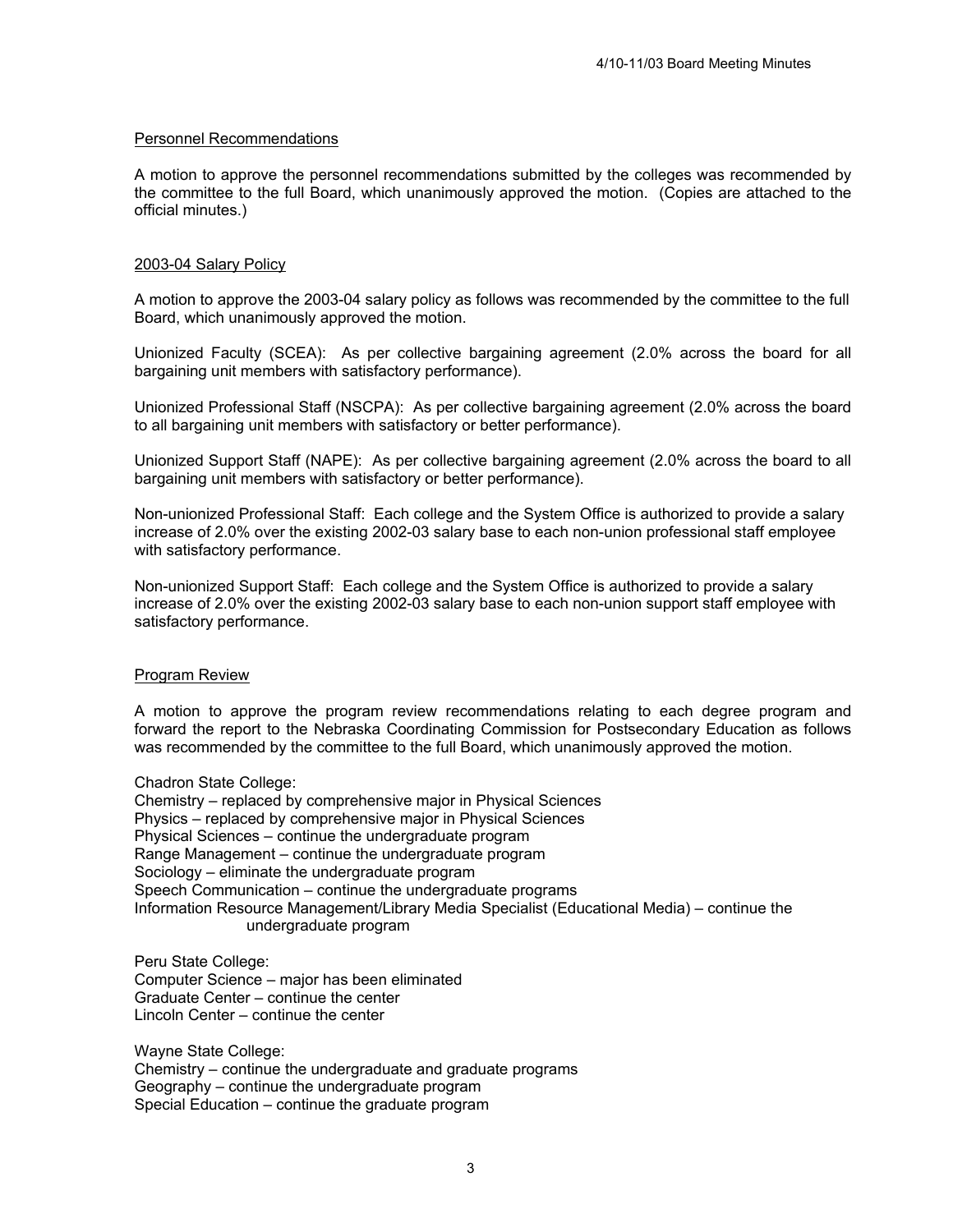## Insurance Renewals

A motion authorizing the Executive Director to renew the current insurance coverages in the most costeffective manner was recommended by the committee to the full Board, which unanimously approved the motion.

## Joint Resolution Regarding Establishment of Scholarship Committee

A motion to approve the joint resolution regarding the establishment of a scholarship committee to make awards authorized by the Minority Scholarship Program Act was recommended by the committee to the full Board, which unanimously approved the motion. (Copy of resolution attached to the official minutes.)

## Changes to Board Policy 2100-First Round Approval

A motion for first round approval of the changes to Board Policy 2100 with clarification that all new positions not previously approved through the budget process must have Executive Director approval was recommended by the committee to the full Board, which unanimously approved the motion.

## Changes to Board Policy 5020-First Round Approval

A motion for first round approval of the changes to Board Policy 5020 – Search and Selection Procedures; State College Employees with clarification that all new positions not previously approved through the budget process must have Executive Director approval was recommended by the committee to the full Board, which unanimously approved the motion.

## Changes to Board Policy 5021-First Round Approval

A motion for first round approval of the changes to Board Policy 5021- Delegation of Authority to Make Certain Appointments with clarification that all new positions not previously approved through the budget process must have Executive Director approval was recommended by the committee to the full Board, which unanimously approved the motion.

### Modifications to Board Policy 3200-Final Approval

A motion for final approval of the modifications to Board Policy 3200 – Due Process; Students was recommended by the committee to the full Board, which unanimously approved the motion.

### Extension of Board Policy 5401-Final Approval

A motion for final approval of the extension of Board Policy 5401 – Early Retirement Incentive; Faculty until June 30, 2005 was recommended by the committee to the full Board, which unanimously approved the motion.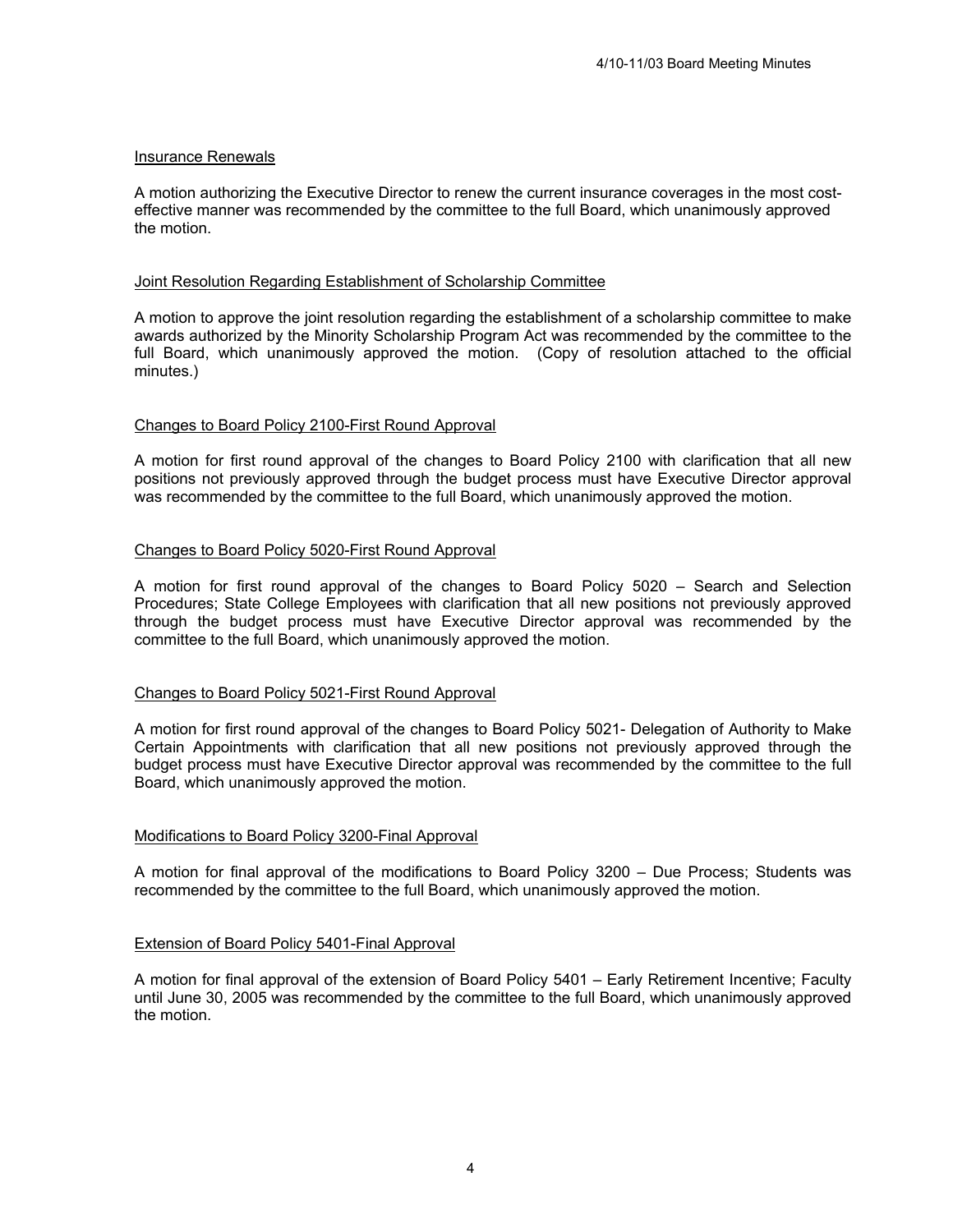### Board Policy 5406-Final Approval

A motion for final approval of new Board Policy 5406 – Voluntary Retirement Settlement Program as a One-Time Opportunity for Eligible Employees was recommended by the committee to the full Board, which unanimously approved the motion.

### **Fiscal and Facilities Committee**

#### Deferred Maintenance/Fire & Life Safety Projects Funded from Supplemental Revenue Bond Issue

A motion to approve certain deferred maintenance/fire and life safety projects for Bowen, Pile, Terrace, Berry, Anderson and Morey Halls at Wayne State College to be funded from a supplemental revenue bond issue was recommended by the committee to the full Board, which unanimously approved the motion. Voting aye: Christensen, Halbert, Kosman, Lewis, Roskens, and Teahon. Voting nay: None. Student Opinion aye: Bitner, Coover and Seeba.

#### Resolutions to Submit Financing Plans to Coordinating Commission

A motion to approve resolutions to submit financing plans to the Coordinating Commission for Postsecondary Education to renovate Edna Work Hall and Edna Work Wing at Chadron State College and certain deferred maintenance/fire and life safety projects for Bowen, Pile, Terrace, Berry, Anderson and Morey Halls at Wayne State College was recommended by the committee to the full Board, which unanimously approved the motion. Voting aye: Christensen, Halbert, Kosman, Lewis, Roskens, and Teahon. Voting nay: None. Student Opinion aye: Bitner, Coover and Seeba. (Copies of resolutions are attached to the official minutes.)

#### Contingency Maintenance Requests

A motion to approve the resolutions authorizing the state colleges to spend revenue bond surplus funds for contingency maintenance projects on their campuses was recommended by the committee to the full Board, which unanimously approved the motion. Voting aye: Christensen, Halbert, Kosman, Lewis, Roskens, and Teahon. Voting nay: None. Student Opinion aye: Bitner, Coover and Seeba. (Resolutions are attached to the official minutes.)

Chadron-\$355,000 Peru-\$45,000 Wayne-\$506,000

### Renew Contract for Revenue Bond Audit

A motion to approve the renewal of the agreement with KPMG to provide revenue bond auditing services for fiscal year 2002-03 for a total fee of \$19,750, which includes out-of-pocket expenses was recommended by the committee to the full Board, which unanimously approved the motion.

#### Room and Board Rates

A motion to approve the 2003-2004 room and board rate proposals as submitted by the colleges was unanimously passed. Voting aye: Christensen, Halbert, Kosman, Lewis, Roskens and Teahon. Voting nay: None. Student Opinion aye: Bitner, Coover and Seeba. (Copies attached to official minutes.)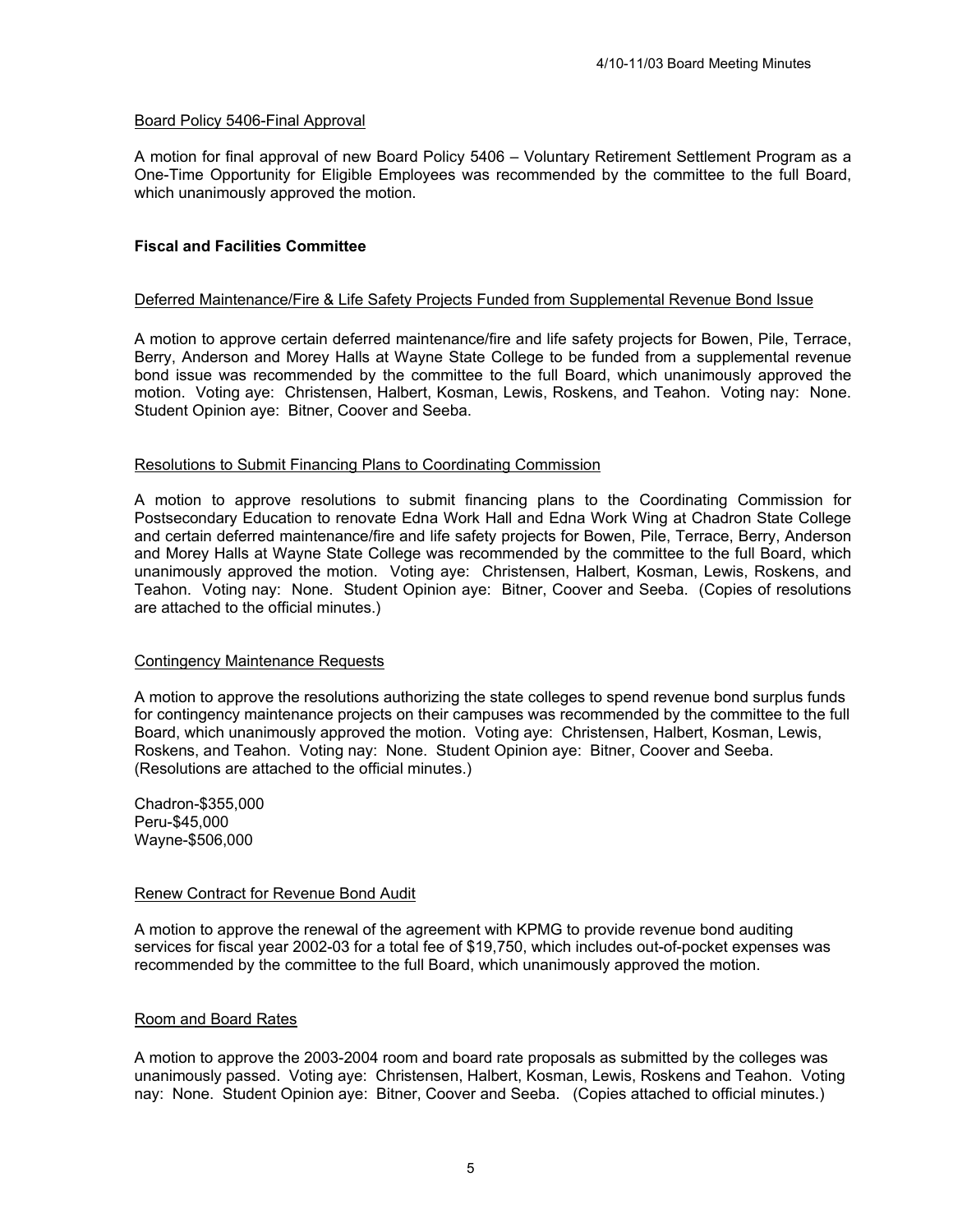### Food Service Contracts

A motion to approve the 2003-04 food service contract recommendations submitted by Chadron, Peru and Wayne State Colleges as follows was recommended by the committee to the full Board, which unanimously approved the motion.

Chadron – CHARTWELLS Peru – CREATIVE DINING SERVICE Wayne – CHARTWELLS

### Bookstore Contracts

A motion to approve the 2003-04 bookstore contracts submitted by Peru and Wayne State Colleges as follows was recommended by the committee to the full Board, which unanimously approved the motion.

Peru – PERU STATE ADVANCEMENT, INC. Wayne – NEBRASKA BOOK COMPANY

Chadron is in the process of negotiating it's bookstore contract and will submit it's recommendation at the June Board meeting.

### Use of Capital Improvement Fee Funds at Chadron State College

A motion to approve the use of capital improvement fee funds for the fifteen percent (15%) match funds for the following LB 309 projects (\$60,750) and a portion of the master lease debt service on the Memorial Hall renovation (\$50,000) at Chadron State College was recommended by the committee to the full Board, which unanimously approved the motion. Voting aye: Christensen, Halbert, Kosman, Lewis, Roskens and Teahon. Voting nay: None. Student Opinion aye: Bitner, Coover and Seeba.

| Project                                    | <b>CSC Match</b> |
|--------------------------------------------|------------------|
| <b>Burkhiser Technology Complex Reroof</b> | \$21,000         |
| Math and Science Building Fire Sprinkler   | 20,250           |
| <b>Campus Fire Hydrants</b>                | 6.000            |
| Armstrong Gymnasium Fire Sprinkler         | 13,500           |
| <b>Total LB 309 Project Match Request</b>  | \$60,750         |

#### Authorize Executive Director to Sign Burkhiser Technology Complex Reroof Contract

A motion to authorize the Executive Director to sign the Burkhiser Technology Complex Reroof Project contract at Chadron State College was recommended by the committee to the full Board, which unanimously approved the motion.

#### Authorize Executive Director to Sign Armstrong Gymnasium Fire Sprinkler Contract

A motion to authorize the Executive Director to sign the Armstrong Gymnasium Fire Sprinkler Project contract at Chadron State College was recommended by the committee to the full Board, which unanimously approved the motion.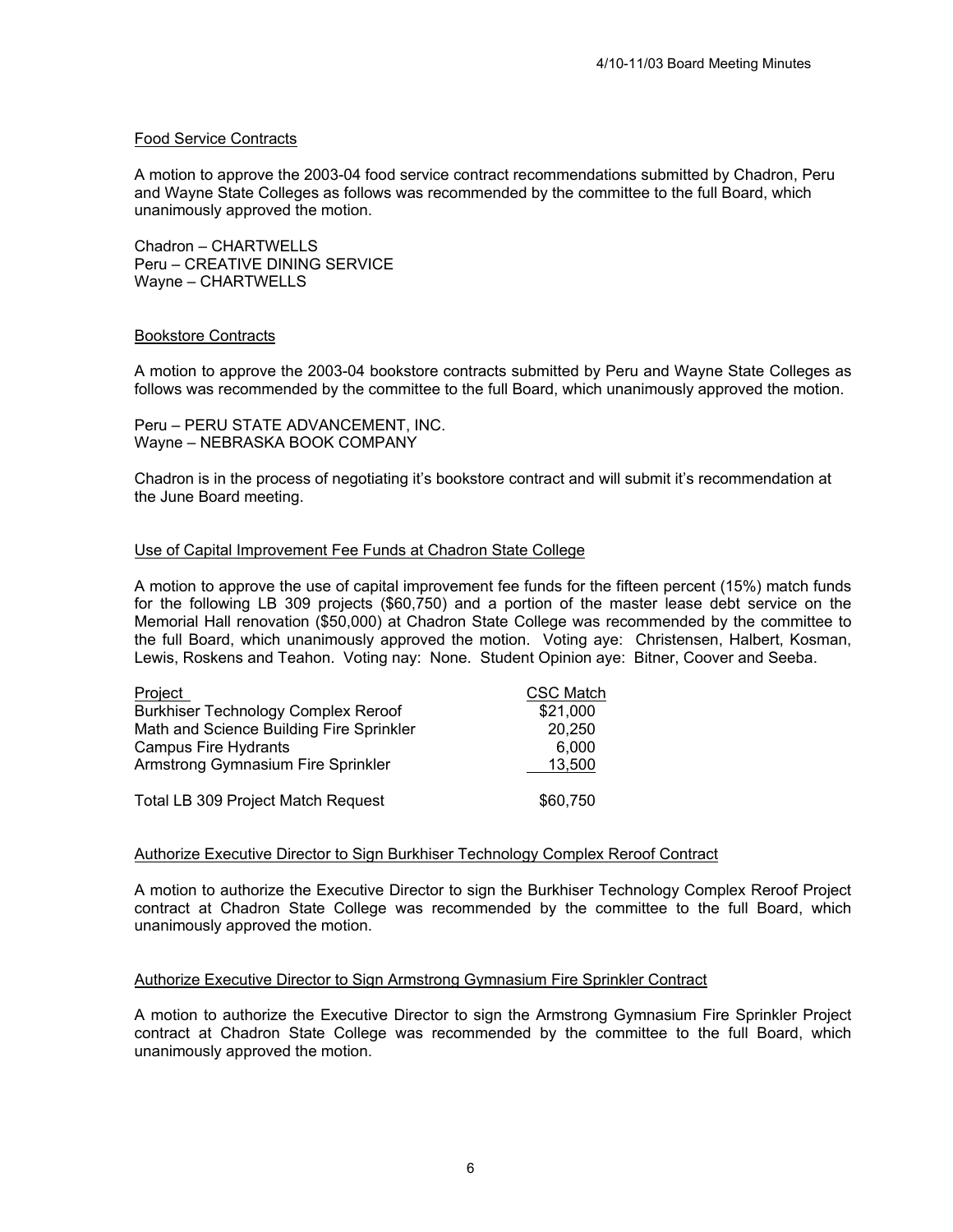## Authorize Executive Director to Sign Math and Science Building Fire Sprinkler Contract

A motion to authorize the Executive Director to sign the Math and Science Building Fire Sprinkler Project contract at Chadron State College was recommended by the committee to the full Board, which unanimously approved the motion.

### Grant Applications and Awards

A motion to approve the following grant applications and awards as submitted by the colleges was recommended by the committee to the full Board, which unanimously approved the motion. Voting aye: Christensen, Halbert, Kosman, Lewis, Roskens, and Teahon. Voting nay: None. Student Opinion aye: Bitner, Coover, and Seeba.

Chadron Award

• Improving Teacher Quality State Grants (Coordinating Commission for Postsecondary Education) -- \$61,330

Chadron Applications

- C-TAP: Chadron Teaching Art Project (Cowles Charitable Trust) -- \$267,092.80
- Enhancing Recruitment, Retention, and Graduation of American Indian, Asian, Black and Hispanic Students at Chadron State College (U.S. Dept. of Education, Title III Planning Grant) -- \$34,638

Wayne Awards

- Native Stories as a Path to Science Literacy (No Child Left Behind Act/CCPE Improving Teacher Quality State Grants) -- \$55,423
- Teacher World 2003 (Nebraska Dept. of Education) -- \$40,000

Wayne Application

• Wayne State College Title III Grant (U.S. Dept. of Education Strengthening Institutions Program) -- \$1,824,207

### LB 309 Acceptance and Retrievals

A motion to approve the acceptance and retrievals of LB 309 allocations was recommended by the committee to the full Board, which unanimously approved the motion. Voting aye: Christensen, Halbert, Kosman, Lewis, Roskens, and Teahon. Voting nay: None. Student Opinion aye: Bitner, Coover, and Seeba.

### Chadron State College:

Acceptance of \$1,700.00 to replace damaged fire hydrant by Administration Building Acceptance of \$34,000.00 to install fire hydrant south of football stadium and Armstrong Gymnasium Retrieval of \$94,603.22 to replace roof on Burkhiser Complex Retrieval of \$8,391.91 for design of roof replacement on Burkhiser Complex Retrieval of \$177.74 for roof replacement on Burkhiser Complex Retrieval of \$5,525.00 for structural repair of stairs in Armstrong Gymnasium

Peru State College:

Acceptance of \$7,480.00 for tuckpointing design on Administration Building Acceptance of \$7,480.00 for tuckpointing design on Theatre/Auditorium Acceptance of \$17,850.00 for emergency repair of Nebraska boiler in Heat Plant Acceptance of \$51,000.00 to expand wet pipe sprinkler system in Theatre Retrieval of \$1,079.50 for study of east wall structural crack in boiler house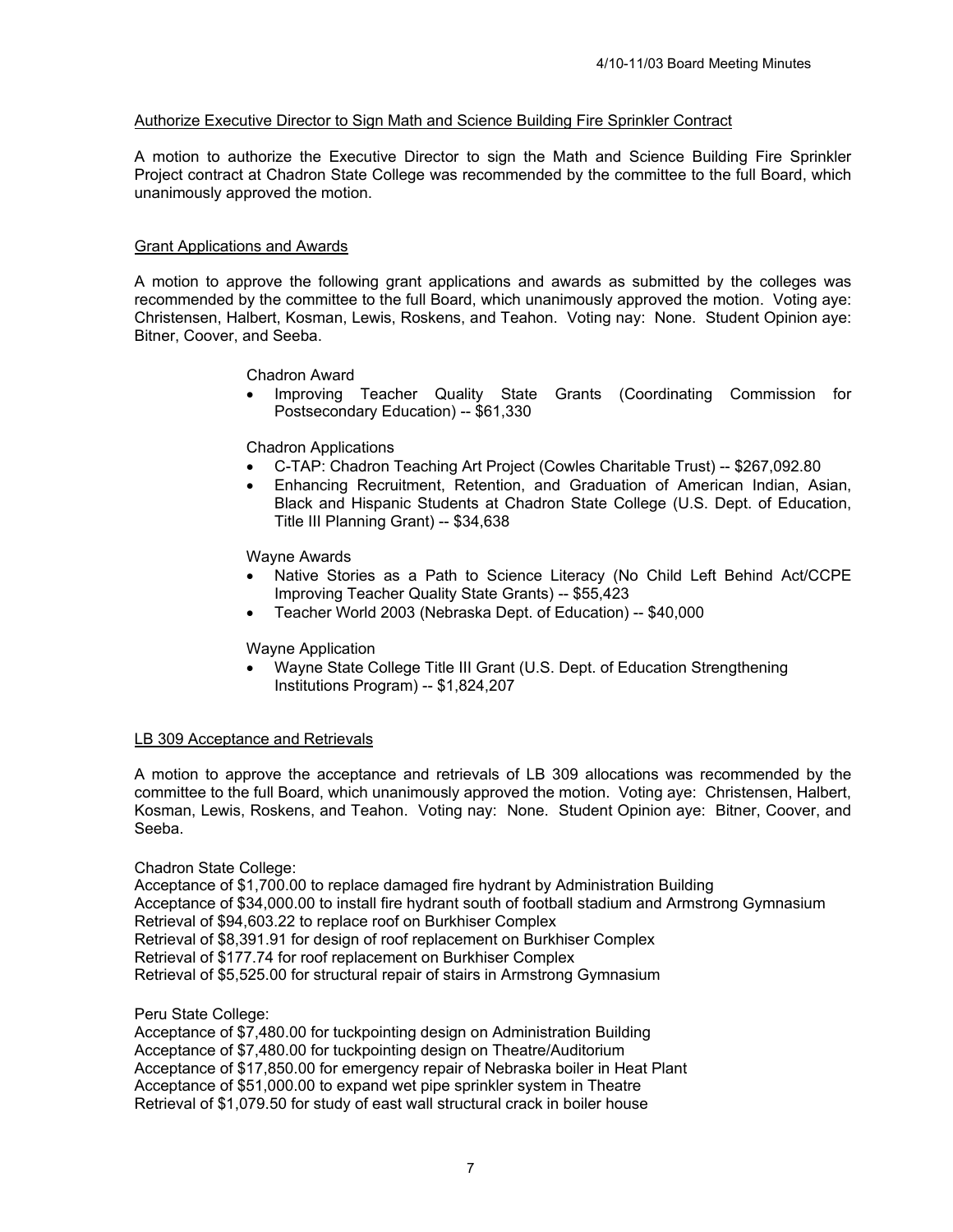Retrieval of \$8,215.25 for emergency repair of Nebraska boiler in Heat Plant

## Wayne State College:

Acceptance of \$127,500.00 for installation of fire sprinkler system in Carhart Science

## Substantial Completion of Old Gym Renovation at Peru State College

A motion to accept substantial completion of Peru State College Old Gym Renovation to Become the New Library was recommended by the committee to the full Board, which unanimously approved the motion.

## Substantial Completion Committee for Eliza Morgan Renovation at Peru State College

A motion to appoint a substantial completion committee for the Peru State College Eliza Morgan Renovation was recommended by the committee to the full Board, which unanimously approved the motion.

Steve Lewis, Board member--Fiscal and Facilities Committee Chair Richard Halbert, Board Member Jean Dale, Associate Executive Director, Administration and Finance, System Office Bruce Donelson, Director, Facilities Management and Planning, System Office Eric Pavey, The Clark Enersen Partners Linda Jacobsen, Vice President, Administration and Finance, Peru State College Paul Pate, Director of Campus Services, Peru State College Ted Harshbarger, Vice President of Student Services, Peru State College

## **ITEMS FOR INFORMATION AND DISCUSSION**

## **Academic and Personnel**

### Personnel Actions

Personnel actions not requiring Board approval were reported for information. (Copies are attached to the official minutes.)

### Non-Resident Scholars Program Report

A summary of the 2002-03 non-resident scholars report was presented to the Board. (Summary is attached to the official minutes.)

## Promotion and Tenure

Reports on promotion granted and tenure awarded to faculty in the Nebraska State Colleges System were presented to the Board. (Copies are attached to the official minutes.)

### Board of Trustees Scholarship Report

The 2003 Board of Trustees scholarship report was presented to the Board.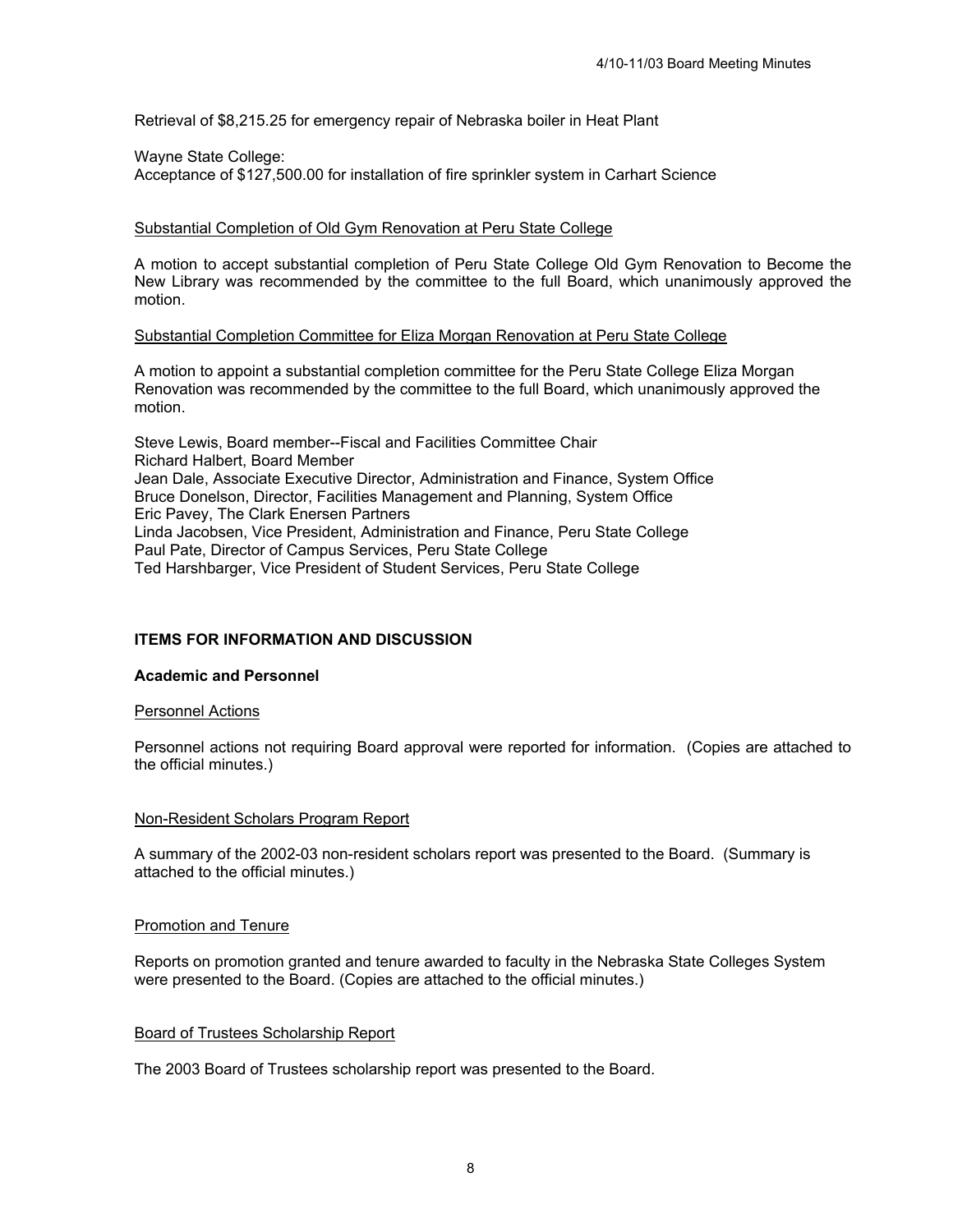## **Fiscal and Facilities**

## Potential Occupancy and Income Reports

The colleges provided potential 2002-03 occupancy and income projections. (Copies are attached to the official minutes.)

## Audit Plans

The State Auditor's Office will be conducting the audit of the Nebraska State Colleges System the year instead of contracting out for those services.

## Peru, Majors Hall Lease Renewal

Peru's request to renew the A.D. Majors Hall lease agreement for July 1, 2003 through June 30, 2004 at a rate of \$1.13 per square foot for 26,514 square feet (for a total of \$29,960.82) has been approved by the Executive Director. The college is also authorized to use general funds to pay annual utility costs, with the cost not to exceed \$7,423.92.

### Grant Awards

The following grant awards were presented to the Board for information.

### Chadron State College Award

• Chadron State Arboretum Landscaping Funds (Nebraska Statewide Arboretum's Green Space Stewardship -- \$12,500

Peru State College Award

• Martin Luther King and the Pursuit of an American Dream (Nebraska Humanities Council) -- \$188

Wayne State College Awards

- Analysis of Genes Associated with Pathogenesis by *Escherichia, Salmonella* and *Listeria* species (EPSCoR/Nebraska Academy of Sciences) -- \$600
- Arbor Day Tree Planting Project (Lower Elkhorn Natural Resources District) -- \$4,600
- NCAA Health and Safety Speakers Grant Alcohol Education & Prevention (National Collegiate Athletic Association (NCAA)) -- \$500
- Northeast Nebraska P-16 Education Council Conference (Nebraska Dept. of Education) -- \$7,000
- Port-A-Press Pellet Die Kit (EPSCoR/Nebraska Academy of Sciences) -- \$600
- Student Center Plaza Nebraska Greenspace Stewardship Initiative (Nebraska Statewide Arboretum/Nebraska Environmental Trust) -- \$10,000
- Synthesize Aluminum and Chromium Chelates and Measure Their Stability Constants Using Potentiometric Titration (EPSCoR/Nebraska Academy of Sciences) -- \$600
- Systematic Check on Contamination and Components of Certain Targeted Streams in Northeast Nebraska (EPSCoR/Nebraska Academy of Sciences) -- \$1,000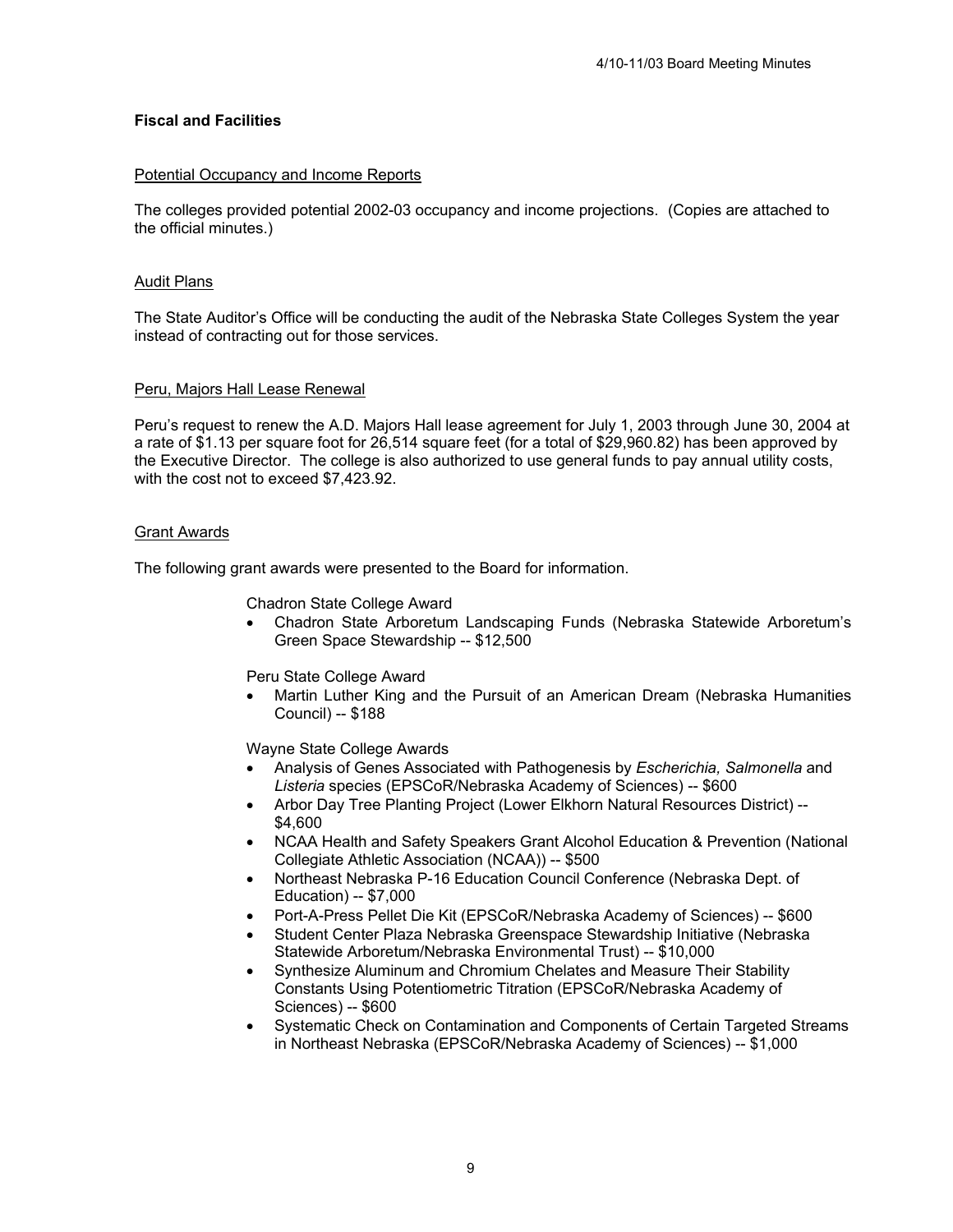## Contract and Change Orders

The following contracts and change orders were presented to the Board for information.

Chadron State College Contracts

- Campus (consulting services—strategic planning) -- \$9,300
- Andrews Hall Dormitory (bathroom/suite renovation) -- \$98,000

Peru State College Contracts

- AD Majors Hall (annual lease) -- \$29,960.82 plus \$7,423.92 for utilities
- Rock Parking Lot (lease) -- \$600
- The Bobcat Bookstore (operating agreement) -- \$200 per month

Wayne State College Contract

• Bowen Hall – (professional services-fire alarm sprinkler system) -- \$35,500

Chadron State College Change Order

• Administration Building HVAC – (#2 isolation valve & lintel add, modify fiberglass sump & transfer ducts, power to smoke/fire dampers) -- \$11,580

Peru State College Change Orders

- Eliza Morgan Hall (#10 relocate exterior fire sprinkler, RFP #8 & 9, door modifications) -- \$14,330
- Eliza Morgan Hall (#11 addition of 3 condensate pumps on heat pumps) -- \$1,287

## **MISCELLANEOUS ACTION AND INFORMATION ITEMS**

## Executive Director's Report

Executive Director Carpenter distributed information to the Board regarding the impact of the Governor's budget proposal on the NSC for FY 02 through FY 05, along with several tuition increase scenarios and an explanation of LB 759. He further reported to the Board that the budget was scheduled to be brought to the floor of the Legislature April 25. Tuition increases and need-based aid were discussed. Trustee Christensen asked for data regarding the amount of need-based aid required and a comparison of the amount of tuition to the amount students borrow and the amount available for grants, etc. Trustee Kosman asked for data regarding tuition from surrounding institutions. Executive Director Carpenter reported the Council of Presidents had discussed various tuition increases and hoped to keep the tuition for students affordable.

Executive Director Carpenter asked all Board members to forward to Lynne Olson dates they would be unavailable in July and August for a Board retreat. He reported the Vice-Presidents for Academic Affairs and for Administration and Finance from the three colleges would be the first group to hold a system-wide meeting. Dates for the meeting are being discussed.

Executive Director Carpenter acknowledged Trustee Seeba's birthday and welcomed Rachel Arterburn, WSC's Student Trustee for 2003-04.

The following members of the Board of Trustees will be bringing greetings from the Board to the May commencement exercises at the three colleges—Willa Kosman-Chadron, Steve Lewis-Peru and Sheryl Lindau-Wayne.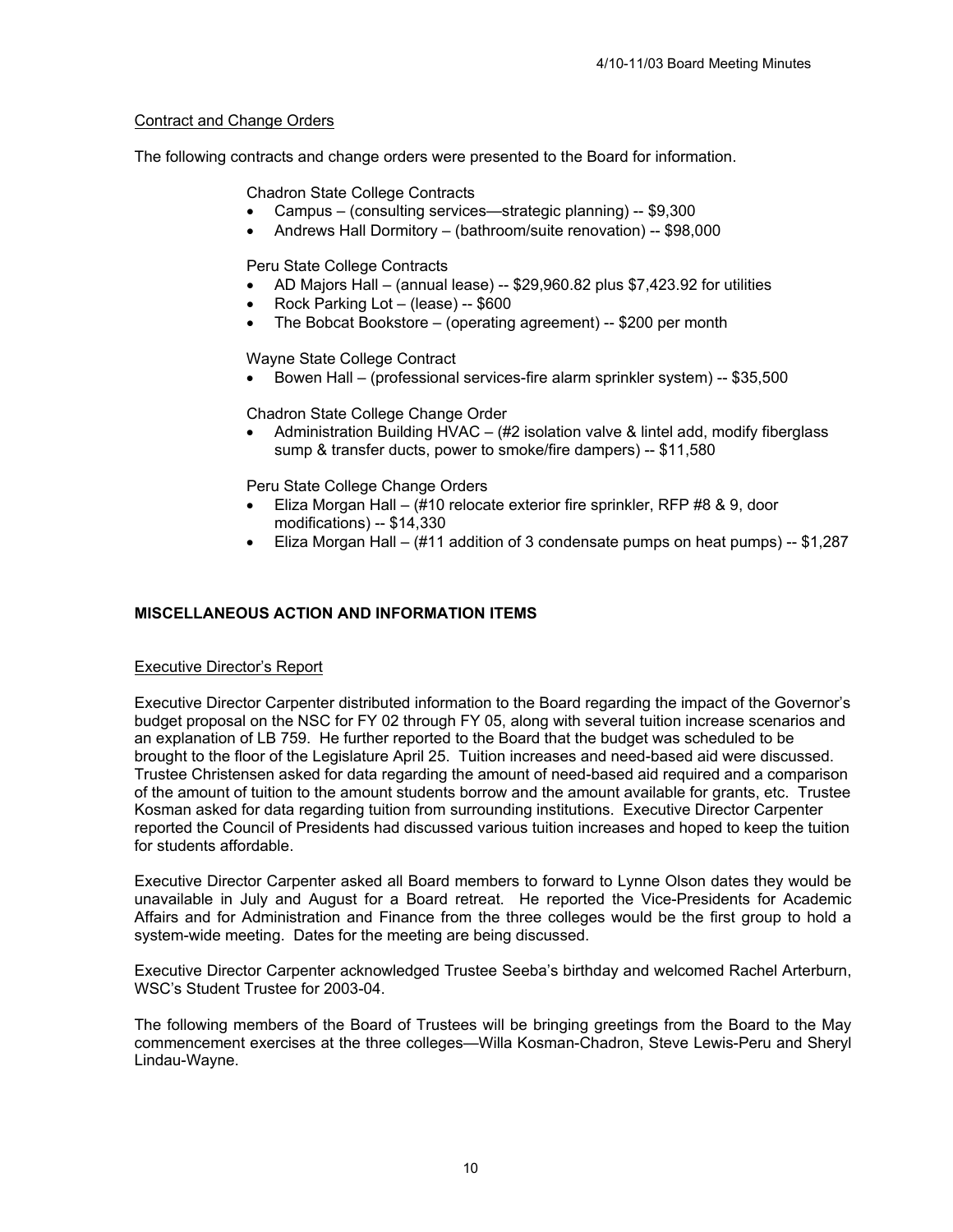### Presidents' Reports

President Krepel reported that Chadron State would be participating in two AASCU projects, Democracy in America and Hallmarks of Excellence. He further reported the Strategic Planning Committee for 2003-2011 had met, 265 degrees would be conferred during May commencement exercises and construction on the trail project should begin in June.

Vice-President for Academic Affairs, Jerry Martin, reported that Peru State had recently hosted over 2000 high school students for various academic contests, registrations for fall are up, all construction projects are progressing well, and the new Liberal Arts program had received Coordinating Commission approval. Peru is especially proud of the New Library that was scheduled to open Monday, April 14.

President Stearns reported that Wayne State would also be participating in the AASCU Democracy in America project. She further reported that Wayne State had been selected as a host site for a Smithsonian exhibit. She thanked Janice Gardner for all her assistance with preparing for the Board meeting, welcomed Rachel Arterburn and thanked Traci Coover for her service as student trustee. President Stearns noted some computer science students had participated in a service-learning project that provided children in Uganda with computers and support.

President Stearns introduced Dennis Linster, Chief Information Officer, and noted that his collaborative work in installing a tower on Bowen Hall assisted with providing wireless service to the region.

Vice-Chair Lewis presented the outgoing student trustees with certificates of appreciation. The student trustees were Kelly Bitner, Chadron; Clayton Seeba, Peru and Traci Coover, Wayne.

### Student Trustees' Reports

Student Trustee Bitner reported many activities were being held at Chadron State including History Day and Scholastic Day. She thanked Chadron State and the Board for the opportunity to serve as student trustee during the 2002-03 academic year.

Student Trustee Seeba reported that over one thousand area students had participated in a Quiz Bowl at Peru State. He thanked Peru State and the Board for his opportunity to serve as a student trustee.

Student Trustee Coover reported that many Wayne State students had participated in various academic activities and competitions recently. She also thanked Wayne State and the Board for giving her the opportunity to serve as student trustee for the 2002-03 academic year.

#### Appointment of Board Nominating Committee

Board Vice-Chair Lewis appointed Trustees Kosman, Teahon and Lewis to serve as the nominating committee for the 2003-2004 Board officers.

#### Next Meeting

The next regularly scheduled meeting of the NSC Board of Trustees will be held at Lincoln, Nebraska on June 13, 2003.